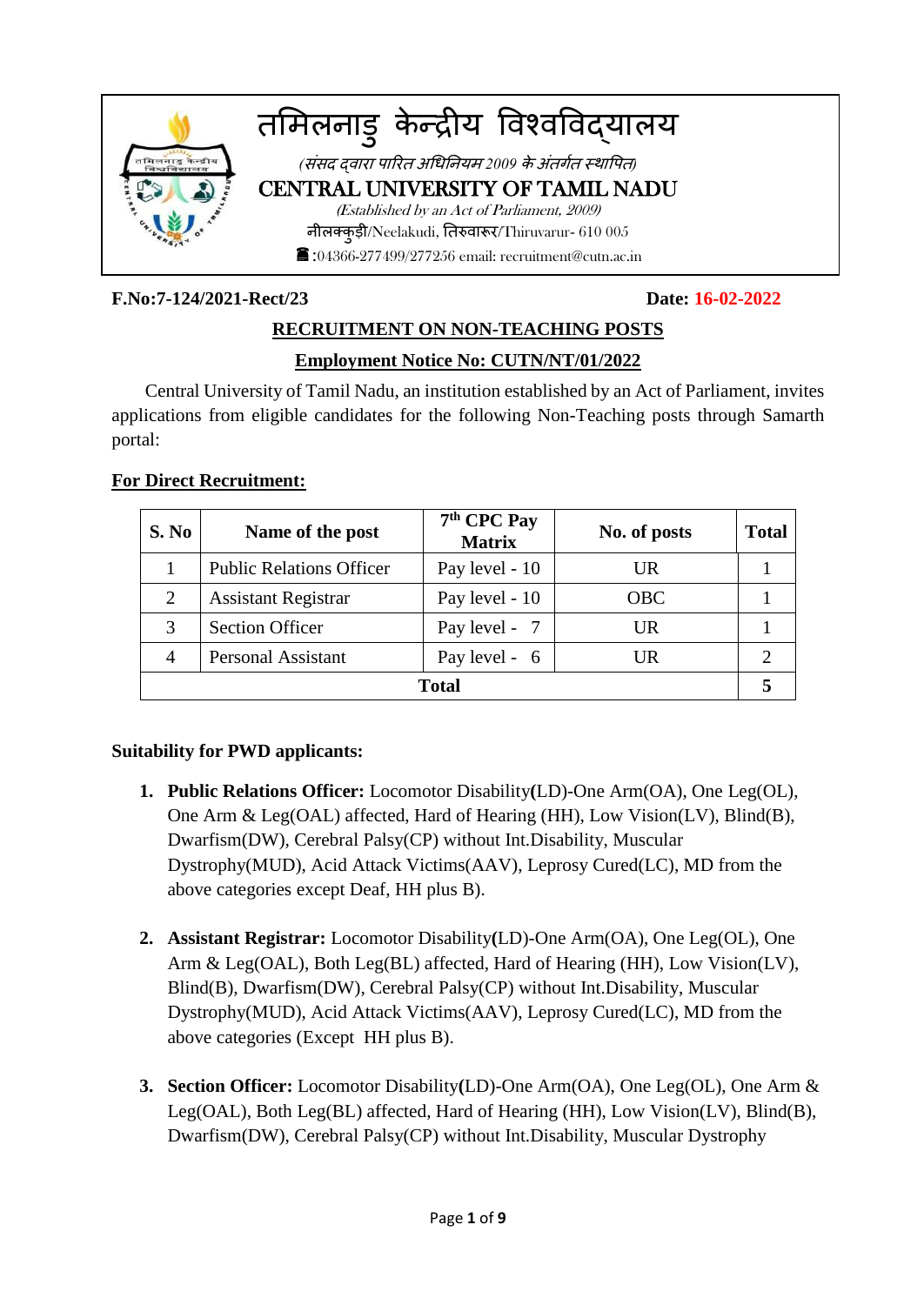(MUD), Acid Attack Victims(AAV), Leprosy Cured(LC), MD from the above categories (Except HH plus B).

**4. Personal Assistant:** Locomotor Disability**(**LD)-One Arm(OA), One Leg(OL), One Arm & Leg(OAL), Both Leg(BL) affected, Hard of Hearing (HH), Low Vision(LV), Blind(B), Dwarfism(DW), Cerebral Palsy(CP) without Int.Disability, Muscular Dystrophy(MUD), Acid Attack Victims(AAV), Leprosy Cured(LC), MD from the above categories and specific Learning Disability.

|  |  | <b>Eligibility Criteria (post wise):</b> |  |
|--|--|------------------------------------------|--|
|--|--|------------------------------------------|--|

|                | Name of Post                       | <b>Public Relations Officer</b>                         |  |  |  |  |
|----------------|------------------------------------|---------------------------------------------------------|--|--|--|--|
| 2              | Classification                     | $Group-A$                                               |  |  |  |  |
| 3              | 7 <sup>th</sup> CPC Pay Matrix     | Pay Matrix Level -10                                    |  |  |  |  |
| $\overline{4}$ | Age Limit for Direct Recruits      | 40 Years                                                |  |  |  |  |
| 5              | Education and other qualifications | <b>Essential:</b>                                       |  |  |  |  |
|                | required for direct recruits       | Masters' Degree with at least 55% of marks or its<br>i. |  |  |  |  |
|                |                                    | equivalent grade of B in the UGC 7 point scale in       |  |  |  |  |
|                |                                    | Journalism and Mass Communication<br>from               |  |  |  |  |
|                |                                    | recognized University / Institute.                      |  |  |  |  |
|                |                                    | <b>OR</b>                                               |  |  |  |  |
|                |                                    | Masters' Degree in any discipline with First Division   |  |  |  |  |
|                |                                    | and P.G. Diploma in Journalism and Mass                 |  |  |  |  |
|                |                                    | Communication from recognized University                |  |  |  |  |
|                |                                    | Institute                                               |  |  |  |  |
|                |                                    | At least five years' experience in the editorial<br>ii. |  |  |  |  |
|                |                                    | department/ Centre of any established English/Tamil     |  |  |  |  |
|                |                                    | Newspaper accredited with ABC, National News            |  |  |  |  |
|                |                                    | Agencies, Radio or Television, Film Media, reputed      |  |  |  |  |
|                |                                    | advertising agencies with excellent command of          |  |  |  |  |
|                |                                    | speaking in English and Tamil.                          |  |  |  |  |
|                |                                    | Desirable:                                              |  |  |  |  |
|                |                                    | Knowledge of Hindi Language                             |  |  |  |  |

|                | Name of Post                       | <b>Assistant Registrar</b>                                                                                        |
|----------------|------------------------------------|-------------------------------------------------------------------------------------------------------------------|
| ↑              | Classification                     | $Group-A$                                                                                                         |
| 3              | 7 <sup>th</sup> CPC Pay Matrix     | Pay Matrix Level -10                                                                                              |
| $\overline{4}$ | Age Limit                          | 40 Years                                                                                                          |
|                | Education and other qualifications | <b>Essential:</b>                                                                                                 |
|                | required                           | Master's Degree with at least 55% of the marks or an<br>equivalent grade in a point scale wherever grading system |
|                |                                    | is followed.                                                                                                      |

| Name of Post                   | <b>Section Officer</b> |
|--------------------------------|------------------------|
| <b>Classification</b>          | $Group-B$              |
| 7 <sup>th</sup> CPC Pay Matrix | Pay Matrix Level - 7   |
| Age Limit                      | 35 years               |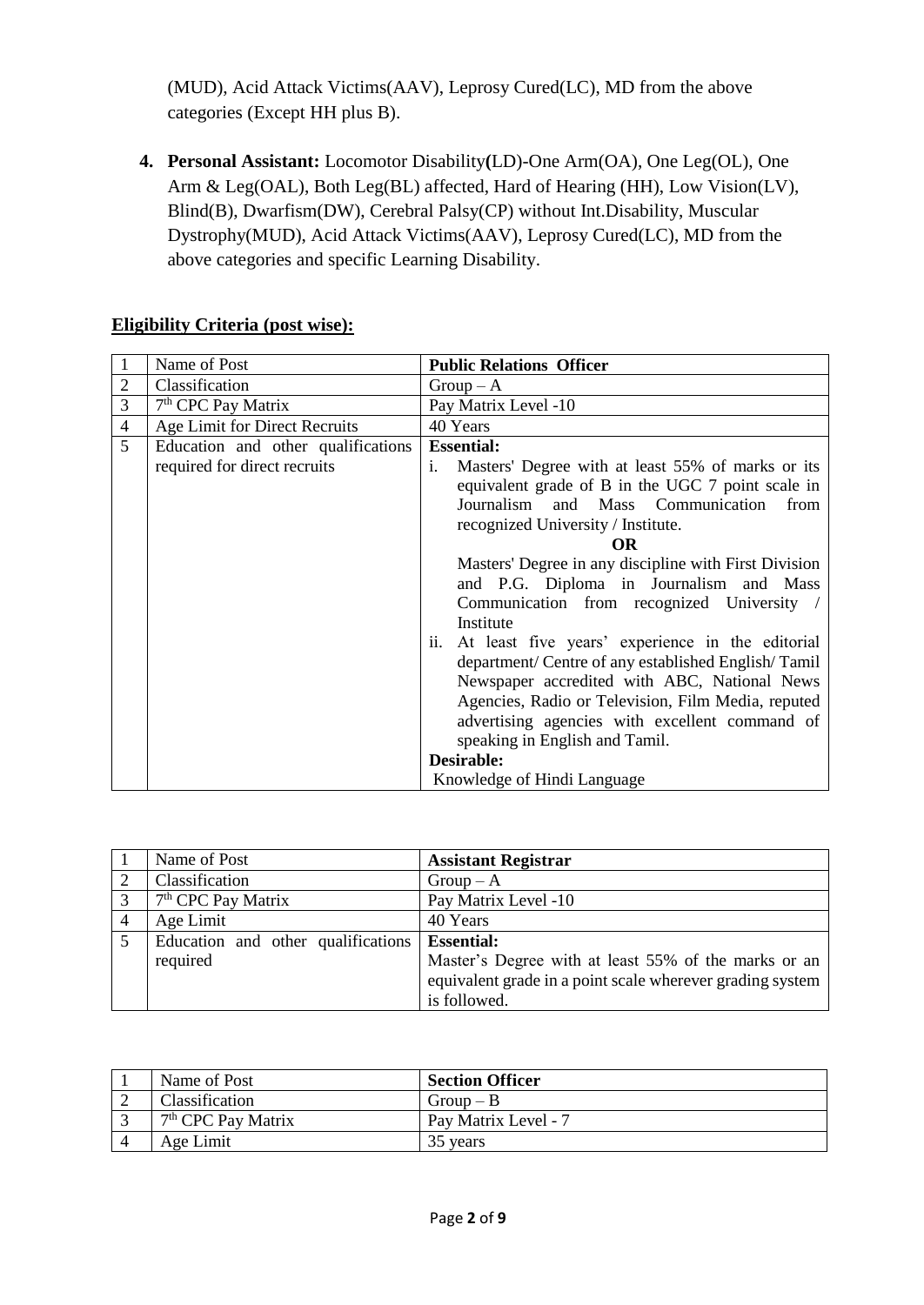|  | Education and other qualifications<br>required | <b>Essential:</b><br>1. A Bachelor's Degree in any discipline from any<br>recognised Institute/ University.<br>2. Three Years' Experience as Assistant in the Scale of<br>$Rs.9300 - 34800/$ - with Grade pay $Rs.4200/$ - in any<br>Central/ State Govt./ University/ PSU and other<br>Central or State Autonomous Institutions.<br>3. Proficiency in Computer Operation, noting and<br>drafting. |
|--|------------------------------------------------|----------------------------------------------------------------------------------------------------------------------------------------------------------------------------------------------------------------------------------------------------------------------------------------------------------------------------------------------------------------------------------------------------|
|--|------------------------------------------------|----------------------------------------------------------------------------------------------------------------------------------------------------------------------------------------------------------------------------------------------------------------------------------------------------------------------------------------------------------------------------------------------------|

|                | Name of Post                       | <b>Personal Assistant</b>                               |  |  |  |  |  |
|----------------|------------------------------------|---------------------------------------------------------|--|--|--|--|--|
| $\overline{2}$ | Classification                     | $Group - B$                                             |  |  |  |  |  |
| 3              | 7 <sup>th</sup> CPC Pay Matrix     | Pay Matrix Level - 6                                    |  |  |  |  |  |
| $\overline{4}$ | Age Limit for Direct Recruits      | 35 Years                                                |  |  |  |  |  |
| 5              | Education and other qualifications | <b>Essential:</b>                                       |  |  |  |  |  |
|                | required for direct recruits       | A Bachelor's Degree in any discipline from any<br>1.    |  |  |  |  |  |
|                |                                    | recognised Institute/ University.                       |  |  |  |  |  |
|                |                                    | 2. Proficiency in Stenography in English/Hindi          |  |  |  |  |  |
|                |                                    | with minimum speed of 100wpm.                           |  |  |  |  |  |
|                |                                    | Proficiency in Typing in English or Hindi with<br>3.    |  |  |  |  |  |
|                |                                    | minimum speed of 35/30 wpm respectively.                |  |  |  |  |  |
|                |                                    | Knowledge of Computer Applications.<br>4.               |  |  |  |  |  |
|                |                                    | 5. Two years experience as Stenographer in Central      |  |  |  |  |  |
|                |                                    | State Govt. Organisations/ University Research          |  |  |  |  |  |
|                |                                    | Institution or<br>Central/<br>State<br>autonomous       |  |  |  |  |  |
|                |                                    | Institution.                                            |  |  |  |  |  |
|                |                                    | <b>Desirable:</b> Proficiency in English<br>and<br>good |  |  |  |  |  |
|                |                                    | communication skills.                                   |  |  |  |  |  |
|                |                                    | <b>Skill Test Norms on Computer:</b>                    |  |  |  |  |  |
|                |                                    | Dictation: 10 minutes @ 100 wpm                         |  |  |  |  |  |
|                |                                    | Transcription: 40 minutes English/55 minutes Hindi      |  |  |  |  |  |

# **Age limit for direct recruitment:**

The prescribed age limit (s) to each of the category of posts shall be as on **19-03-2022** – the last date for submitting the application. Age limit for direct recruitment is relaxable as detailed below:-

| Category                         | <b>Relaxation of Upper Age Limit</b>                    |  |  |  |
|----------------------------------|---------------------------------------------------------|--|--|--|
| OBC(for the post of Assistant    | 3 years                                                 |  |  |  |
| Registrar only)                  |                                                         |  |  |  |
| Candidates with three years      | Relaxable up to 5 years (for all categories) for        |  |  |  |
| continuous service in Central    | Government Servants in accordance with the              |  |  |  |
| Government (presently working in | instructions issued by Central Government, provided     |  |  |  |
| Central Government)              | such Government Servants are working for not less       |  |  |  |
|                                  | than 3 years in the posts which are in the same line or |  |  |  |
|                                  | allied cadres and where a relationship can be           |  |  |  |
|                                  | established that the services rendered by them in the   |  |  |  |
|                                  | Central Government service will be useful for efficient |  |  |  |
|                                  | discharge of duties in the post for which selection is  |  |  |  |
|                                  | made.                                                   |  |  |  |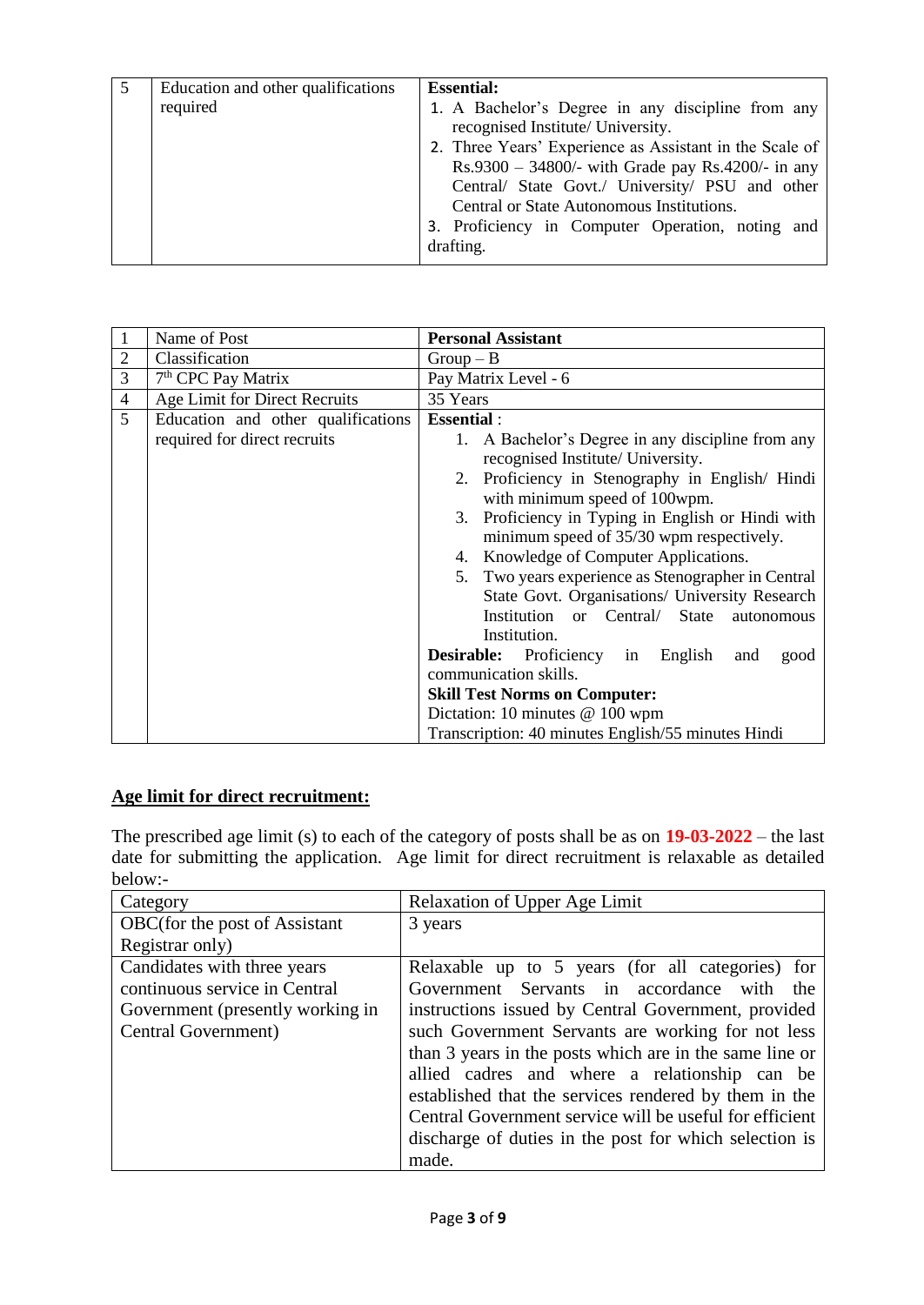| Meritorious Sports Person                             | 5 years (8 years for OBC-for the post of Assistant<br>Registrar only)                                                                                                              |
|-------------------------------------------------------|------------------------------------------------------------------------------------------------------------------------------------------------------------------------------------|
| CUTN employees with minimum<br>three years of service | 5 years (for all categories)                                                                                                                                                       |
| Persons with disabilities                             | 10 years (13 years for OBC-for the post of Assistant<br>Registrar only) (subject to condition that the maximum<br>age of the applicant on 19-03-2022 does not exceed 56<br>years). |
| Ex-Servicemen                                         | Military Service plus 3 years (for all categories).<br>Resultant age relaxable by maximum 3 years from<br>upper age limit.                                                         |

# **GENERAL INFORMATION AND CONDITIONS:**

### **A. BENEFITS UNDER THE UNIVERSITY:**

- 1. The post carries usual allowances i.e. Dearness Allowance (DA), House Rent Allowance (HRA) (in case not provided staff quarters), Transport Allowance (TA) etc., as made applicable to the University by UGC / MHRD from time to time.
- 2. In addition to the above benefits, National Pension System 2004 (introduced by Government of India vide G.I., M.F, (CGA,) O.M. No 1(7)(2)/2003/TA/11 dated 07-01- 2004 read with O.M. No. 1(7)(2)/2003/TA/67-74 dated 04-02-2004 as amended from time to time), reimbursements of Medical Expenses as per norms, Leave Travel Concession are available as per University rules.

### **B. TERMS & CONDITIONS:**

- 1. The applicant must be a citizen of India and preferably below the age as prescribed against each as on the last date for receipt of applications **i.e. 19-03-2022.**
- 2. All applicants must fulfill the essential qualifications for the post and other conditions stipulated in the notification as on the last date of receipt of the applications i.e. **19.3.2022**. They are advised to satisfy themselves before applying that they possess at least the essential qualifications laid down for the post. No enquiry asking for advice as to eligibility will be entertained. CUTN employees are also required to submit the application through proper channel.
- 3. The prescribed essential qualifications are the minimum and the mere possession of the same does not entitle candidates to be called for written test/interview [in case of Group-A post]. If needed, the University may conduct written test for Group-A post before interview.
- 4. A duly constituted Screening Committee will adopt screening criteria for short-listing the candidates. The University, at its discretion, may restrict the number of Candidates to a reasonable limit by any or more of the following methods as decided by a duly constituted Screening Committee:
	- a. on the basis of either qualifications or experience higher than the minimum prescribed in the advertisement; or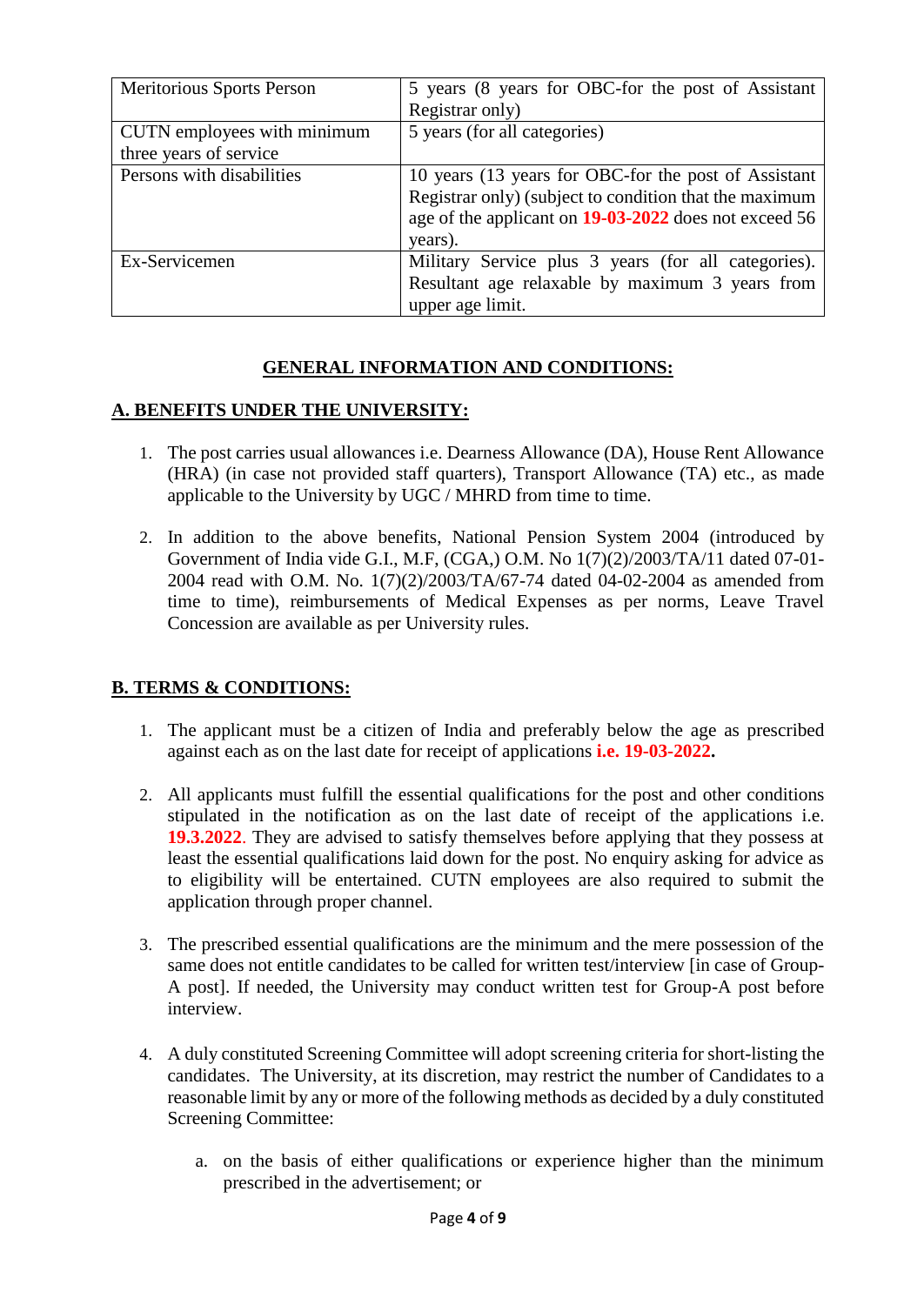- b. on the basis of experience in the relevant field; or
- c. by counting experience before or after the acquisition of essential qualifications

The candidate should therefore, mention in the application all the qualifications and experiences in the relevant area over and above the minimum prescribed qualification, supported with documents. It is the responsibility of the candidate to check his eligibility before applying. Further, it may be noted that post qualification experience will only be considered wherever experience is mentioned in the essential qualification.

- 5. The number of vacancies of the post indicating in this notification is tentative. The University reserves the right to fill any consequential vacancies and to increase/decrease the number of posts at the time of selection and make appointments accordingly. The University also reserves the right to withdraw/cancel any of the posts from the recruitment process, if the circumstances so warrant. Vice Chancellor's decision will be final in this regard.
- 6. Application has to be done through Samarth portal only. Link is available in the University website. After applying online, the candidates shall take a printout of the application and send by post/courier to the University. Hard copies of applications should be accompanied by self-attested photocopies of the relevant educational qualifications, experience, relaxation, etc. The prescribed qualifications should have been obtained from recognized Universities / Institutions etc. With regard to support of educational qualifications, only the mark sheets in lieu of educational qualifications will not be accepted. Copy of the degree certificates should also be enclosed.
- 7. Incomplete applications (i.e. unsigned or without fee remittance, self-attested copies of educational qualifications, mark sheets, not in prescribed format, etc,.) will not be entertained.
- 8. Candidates working in Government Universities / Government / Autonomous Bodies / Public Sector undertakings should send hard copies of their applications ONLY with No Objection Certificates issued by the employer uploaded online during e-application.
- 9. Age, Qualifications and Experience will be reckoned as on the last date (for receipt of filled in application **i.e. 19.3.2022** as mentioned in the notification. Legible copies of all certificates must be attached with the application. Candidates in Central Government service seeking age relaxation have to upload service certificate indicating date of birth and length of service.
- 10. Candidate applying for the post(s) reserved for OBC, must submit a self-attested copy of caste certificate specifically mentioning **Creamy Layer-exclusion** in the format prescribed by Govt. of India, issued by competent authority, vide Column 3 of G.O.I. Dept. of Personnel and Training O.M.No. 36012/22/93-Estt.(SCT) dated 8.9.1993 and modified vide DOPT's O.M.No.36033/3/2004-Estt.(Res) dated 9.3.2004, and revised vide O.M. No.36033/3/2004-Estt.(Res) dated 14.10.2008, and subsequent amendments without which applications will not be considered. The form of Caste Certificate must be in the format as prescribed by the Govt. of India, which is enclosed as **Annexure**. Certificate should have been issued on or after **16.02.2021**.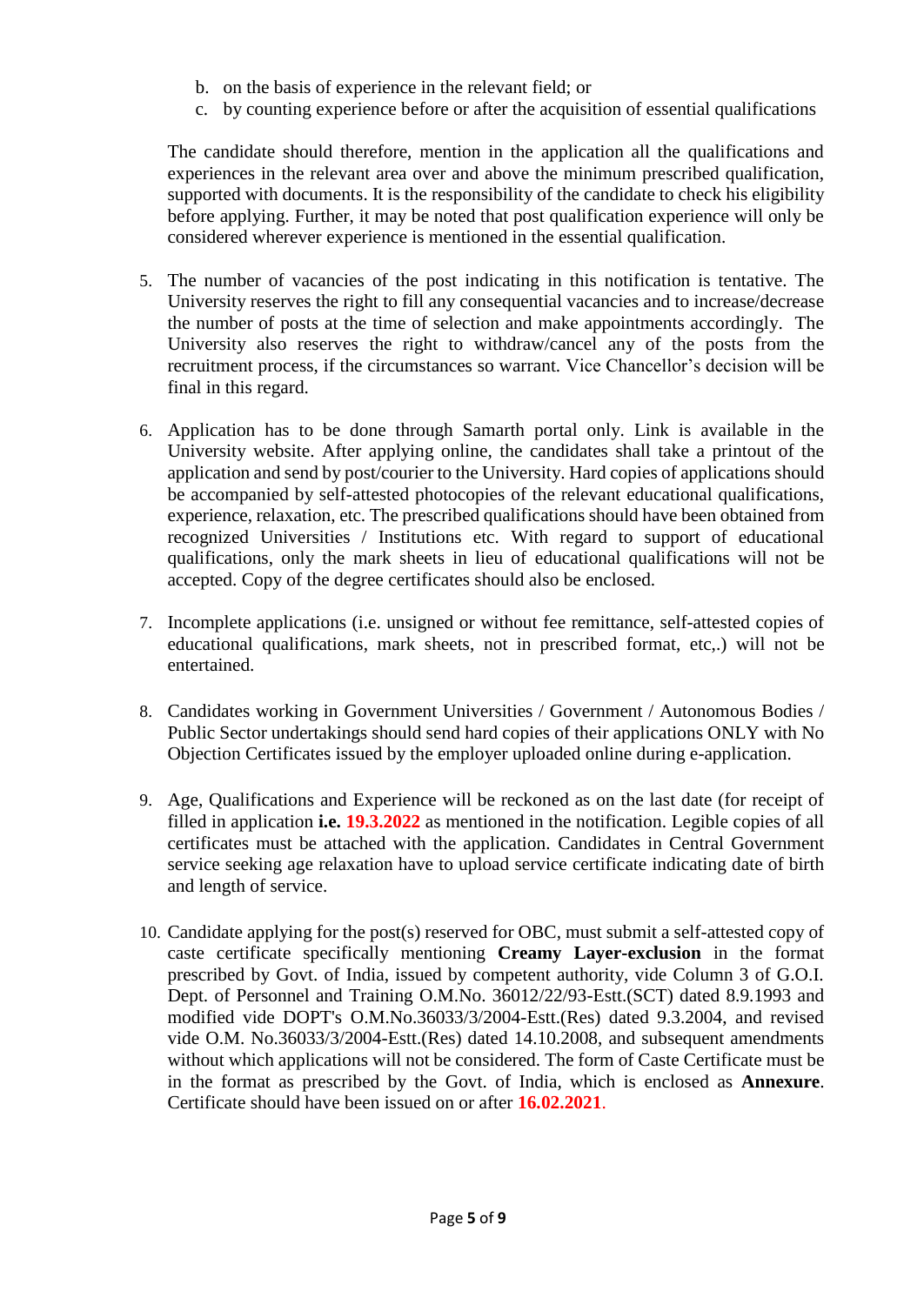- 11. In case of any disputes/suits or legal proceedings against the University, the Jurisdiction shall be restricted to the Courts in Thiruvarur, which is the Headquarters of the University.
- 12. The appointment will be subject to the provisions of the Central Universities Act, 2009 Statutes, Ordinances and other rules applicable to the University and guidelines received from the Government of India as amended from time to time.
- 13. The University shall verify the antecedents or document submitted by the candidate at any time of appointment or during the tenure of service. In case it is found that the documents submitted by the candidate are not genuine, then his/her services shall be terminated and disciplinary / criminal proceedings will be initiated. Further, suppression of information on the application on the date of submission will make the candidate ineligible for screening, written test and/or Interview.
- 14. Those who already applied against earlier advertisements need to apply again, if interested.

# **C. RELAXATION AND CONCESSION:**

- 1. The University reserves the right to relax any of the qualifications and/or experience in exceptional cases, or in the case of persons already holding analogous positions in a University/research institution or in the case of person having direct relevant qualification and relevant experience in the similar/feeder cadre positions in Central Universities or Institutions of National importance. However, such candidates cannot claim it as a matter of right.
- 2. The decision of the University relating to eligibility, acceptance or rejection of applications, mode of selection, and conduct of interview will be final and binding on the candidates and no enquiry or correspondence will be entertained in this connection from any individual or their representative.

### **D. MODE OF SELECTION:**

For the post mentioned in Sl.No.3 to 4, the University shall conduct written test at one or two stages,

(i) A qualifying test (Paper I) consisting of the objective-type questions carrying 100 marks, and /or

(ii) The Descriptive-type test (Paper II) carrying 100 marks.

The minimum qualifying marks to be secured in Paper I shall be 40%,in case tests are conducted in two stages. The answer scripts of the candidates for the descriptive test shall be evaluated only in respect of those candidates who secure the minimum qualifying marks in Paper I. The candidates who secure 50% marks in Paper II shall be called for the skill test, wherever applicable. The marks allocated for the skill test shall be 50 and the minimum qualifying marks in the skill test shall be 25. The merit of the candidates shall be drawn based on the performance in Paper II (Descriptive test) only, subject to qualifying the skill test.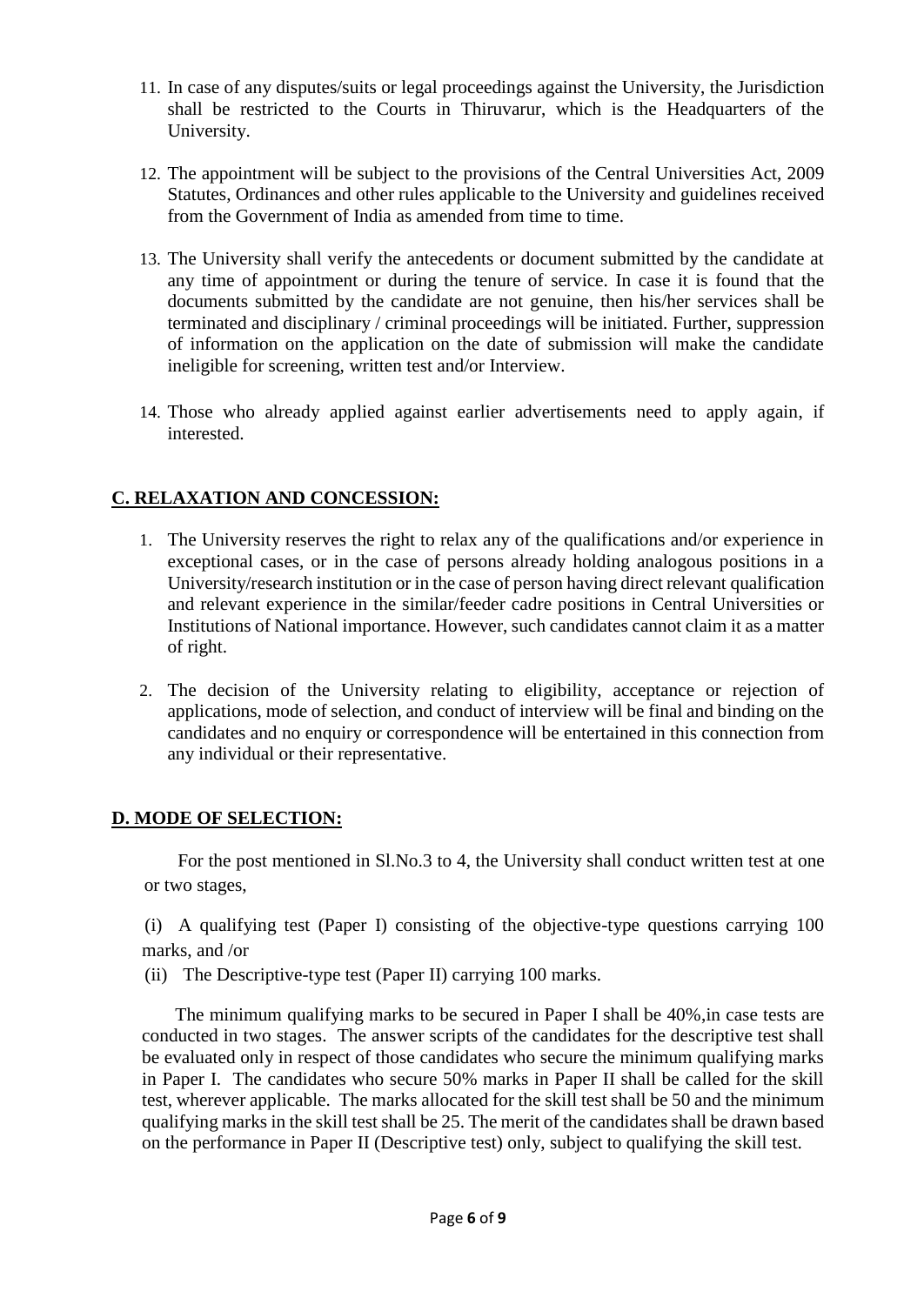For post at Sl.no. 1 and 2, the University may hold written test if necessary, before interview.

In case of two candidates scoring identical marks, the candidate older in age will be considered as higher in merit.

#### **E. FILLING UP OF APPLICATION FORM:**

- 1. Applicants are required to apply online through Samarth Portal [\(cutnnt.samarth.edu.in\)](https://cutnnt.samarth.edu.in/index.php/site/login) by e-application. The portal closes at 23:59 Hrs on **19-03-2022(Last date of receipt of applications**). After successfully submitting the online e-application, the applicant shall take a print out of it, attach all relevant enclosures(Educational, Experience, Relaxation Certificates, etc.,) and send it to the address **"The Joint Registrar, Recruitment cell, Central University of Tamil Nadu, Neelakudi, Thiruvarur – 610 005, Tamil Nadu" to reach on or before 29-03-2022**. Please write on the top-left side of the envelope **"Application for the post of**  $\blacksquare$ **".** Application sent in plain paper, email, fax etc. will summarily be rejected.
- 2. Separate e-application for each post along with separate enclosures has to be submitted in case candidate wishes to apply for more than one post.

| <b>Opening of Online Portal</b> | $17-2-2022(00:00 \text{ Hrs})$ |
|---------------------------------|--------------------------------|
| <b>Closing of Online Portal</b> | 19-3-2022 (23:59 Hrs)          |

#### **F. APPLICATION FEE:**

- 1. **Application Fee**: **Rs.500/- for PWD candidates and Rs.750/- for UR/SC/ST/OBC/EWS candidates. CUTN Employees are exempted from payment of application fees.**
	- (a) Payment can be made through online with the following link: <https://www.onlinesbi.com/sbicollect/icollecthome.htm>

How to pay online:

- a. The following link may be used for paying the fees through **State Bank collect**: <https://www.onlinesbi.com/sbicollect/icollecthome.htm>
- b. Click check box to proceed for payment and click "**Proceed**" button;
- c. Select "**Tamil Nadu"** from drop down menu "**State of Corporate/Institution**" and click "**GO**" button;
- d. Select "**Educational Institution**" from the drop down menu "**Type of Corporate/Institution**" and Click "**Go**" button;
- e. Select "**Central University of Tamil Nadu**" from drop down menu "**Educational Institution Name**" and click "**Submit**" button;
- f. Select "Other Payments" from drop down menu "Select Payment Category" and select "**Recruitment Fee**" from drop down menu and fill the columns;
- g. Columns with " \* " are mandatory to fill and click "**Submit**" button for payment through SBI Net Banking/or other Banks Net Banking or Credit Cards/other Payment Modes-UPI,SBI Collect Challan through SBI Branch. Transaction charges shall be borne by the remitting person.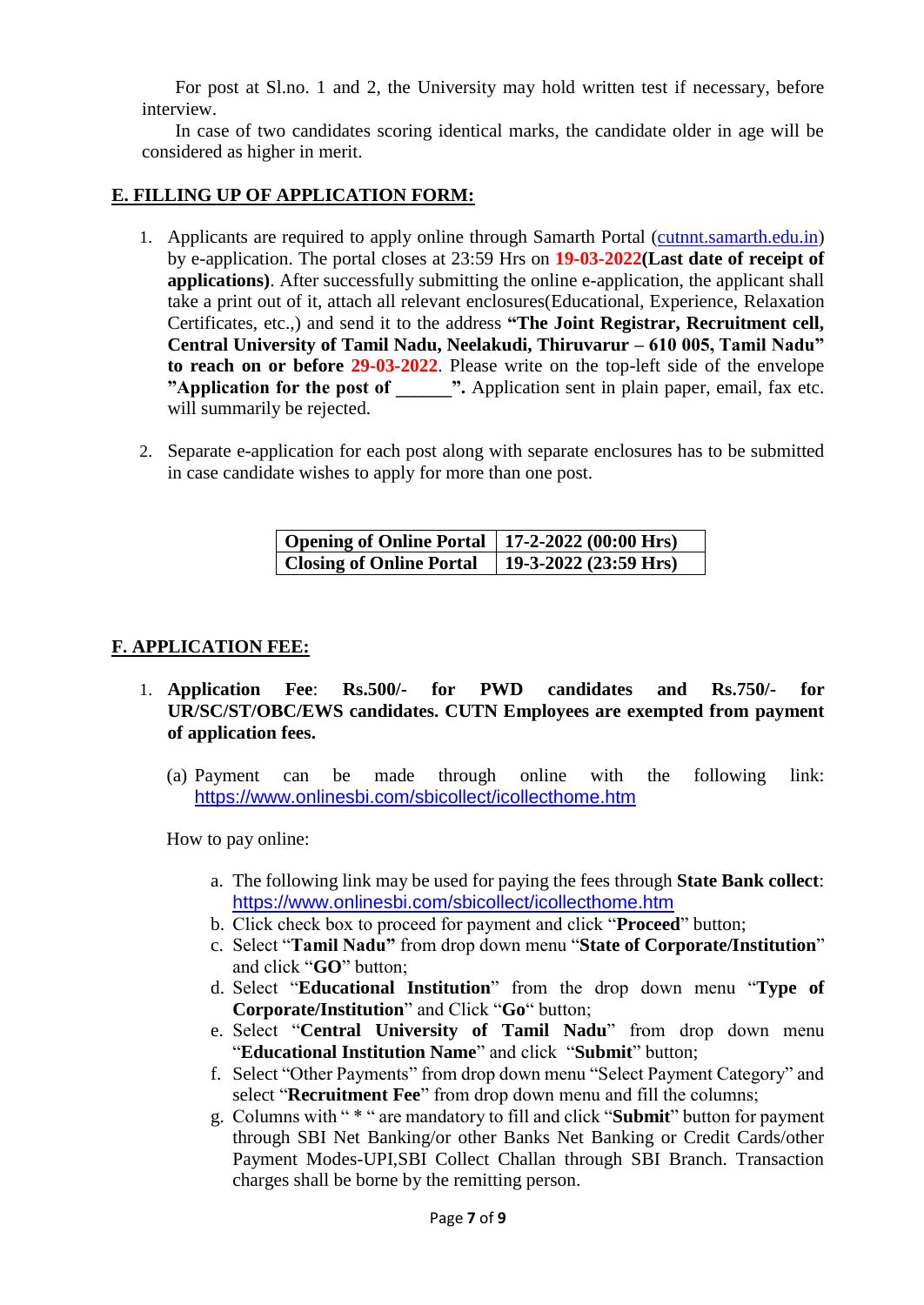Note: The applicant has to take a print out of the receipt and attach along with the hard copy of application. The receipt number with the date of payment shall be entered in the Samarth Portal on the space provided thereon.

- (i) The fee sent through Demand Draft, Money Order, Indian Postal Orders, Crossed Cheques, Currency Notes and Treasury Challans will not be accepted by the University and such applications will be treated as without fee and will be summarily rejected.
- (ii) Separate Payment and filled Application Form along with enclosures have to be submitted for each post, in case a candidate wants to apply for more than one post.
- (iii) Applications not accompanied by full prescribed fee will not be considered and summarily rejected. No representation against such rejection will be entertained.
- (iv) The fees once paid shall not be refunded / adjusted under any circumstances.
- 2. Applicants are advised to submit the applications well in advance without waiting till the last date.

#### **IMPORTANT:**

- 1. No interim correspondence will be entertained from any candidate.
- 2. All updates to this employment notification including corrigendum, if any, will be hosted on the University website only.

### **CANVASSING IN ANY FORM OR BRINGING OF ANY INFLUENCE, POLITICAL OR OTHERWISE, WILL BE TREATED AS DISQUALIFICATION ON THE PART OF THE CANDIDATE.**

#### **Date: 16-02-2022 Registrar (i/c)**

**Sd/-**

All email queries may be addressed to the Id: recruitment@cutn.ac.in